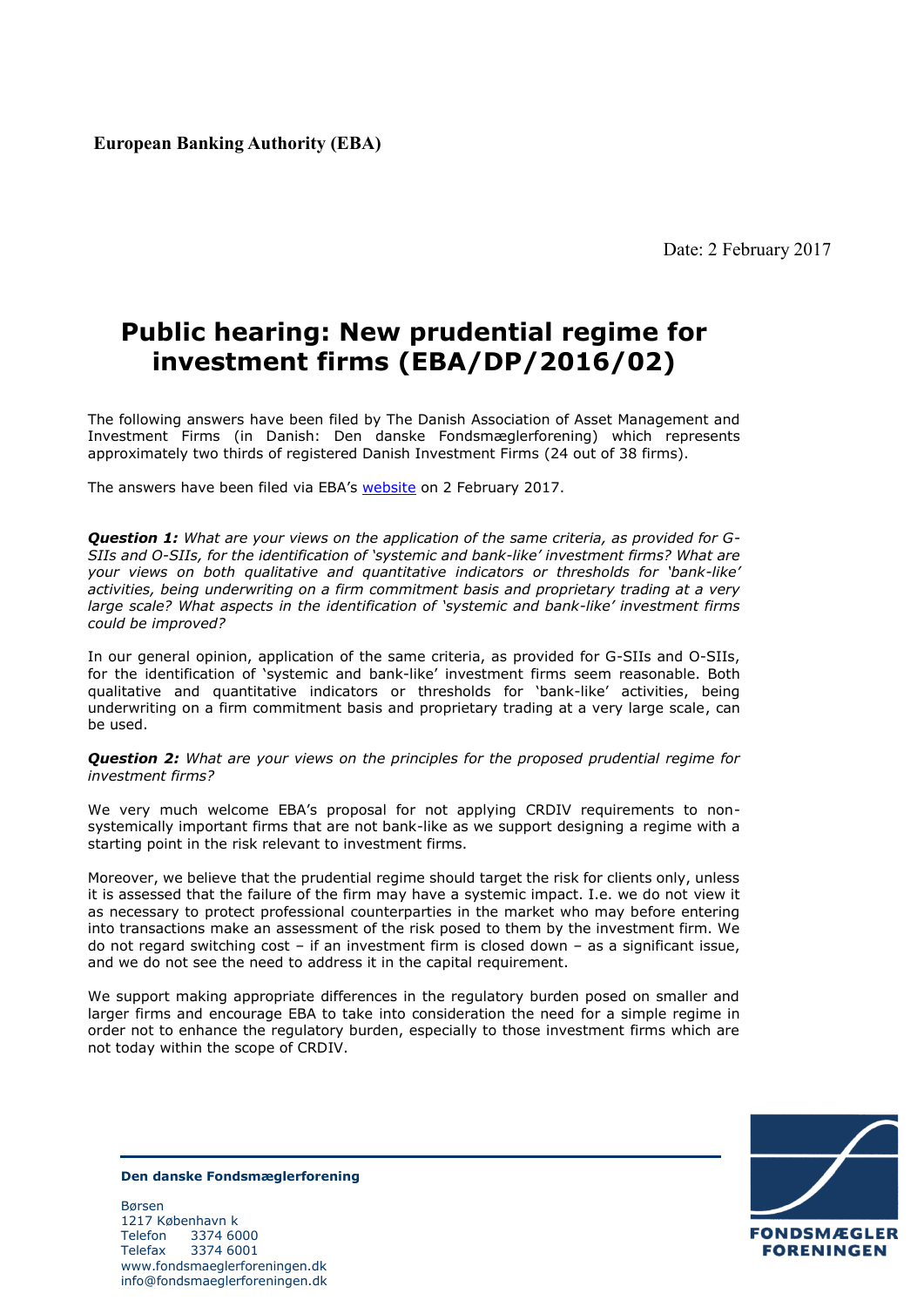We find that a different regime for investment firms should reflect that investment firms differ from banks by not having bank-like client deposits or providing credit facilities to clients.

*Question 3: What are your views on the identification and prudential treatment of very small and non-interconnected investment firms ('Class 3')? If, for example, such class was subject to fixed overheads requirements only, what advantages and drawbacks would have introducing such a Class 3? Conversely, what advantages and drawbacks could merging Class 3 with other investment firms under one single prudential regime with 'built-in' proportionality have?* 

Identification of and the creation of a separate prudential treatment for very small and noninterconnected investment firms would be very welcome. Today the operational requirements are too comprehensive compared to the size of the firms, their organizational set-up and the risk they impose to clients and markets.

*Question 4: What are your views on the criteria discussed above for identifying 'Class 3' investment firms?*

When determining which investment firms should be subject to the separate prudential treatment such as a Fixed Overhead Requirements only, emphasis should be on quantitative thresholds.

An investment firm, dealing on own account to a minor extent, does not as a result of these dealings add any significant risk to the clients that justify a more burdensome prudential treatment. Therefore, when determining whether or not an investment firm is noninterconnected, focus should be on quantitative thresholds and some degree of flexibility should be given with regard to the activities performed.

Considering the risks entailed in the activities listed, only items a), b), d) and e) should exclude an investment firm who are below the quantitative thresholds from benefitting from the simplest prudential treatment. Items h) and i) have no risk implications for clients and as such should not exclude an investment firm from the simplest prudential regime.

With regard to dealings on own account as listed under item c), a distinction should be made. An investment firm dealing on own account infrequently with the purpose of managing its capital, e.g. by investing in sovereign bonds or similar, should not influence the prudential treatment whereas dealings on own account pursuing a highly speculative investment strategy might entail as a consequence that the investment firm is excluded from the simplest prudential treatment.

*Question 5: Do you have any comments on the approach focusing on risk to customers (RtC), risk to markets (RtM) and risk to firm (RtF)?* 

With regard to the risk to firm (RtF), we find this to be an excessive regulation, taking into consideration the risks already assessed in relation to customers and markets. We believe that a prudential regime should be kept simple and focus on the issues relevant in the field of non-systemically important firms, namely the need to protect clients.

Furthermore, we do not find it justified to make an unparalleled inclusion of legally separate entities as tied agents.

Please also refer to our general comments under Question 2.

*Question 6: What are your views on the initial K-factors identified? For example, should there be separate K-factors for client money and financial instruments belonging to clients?* 

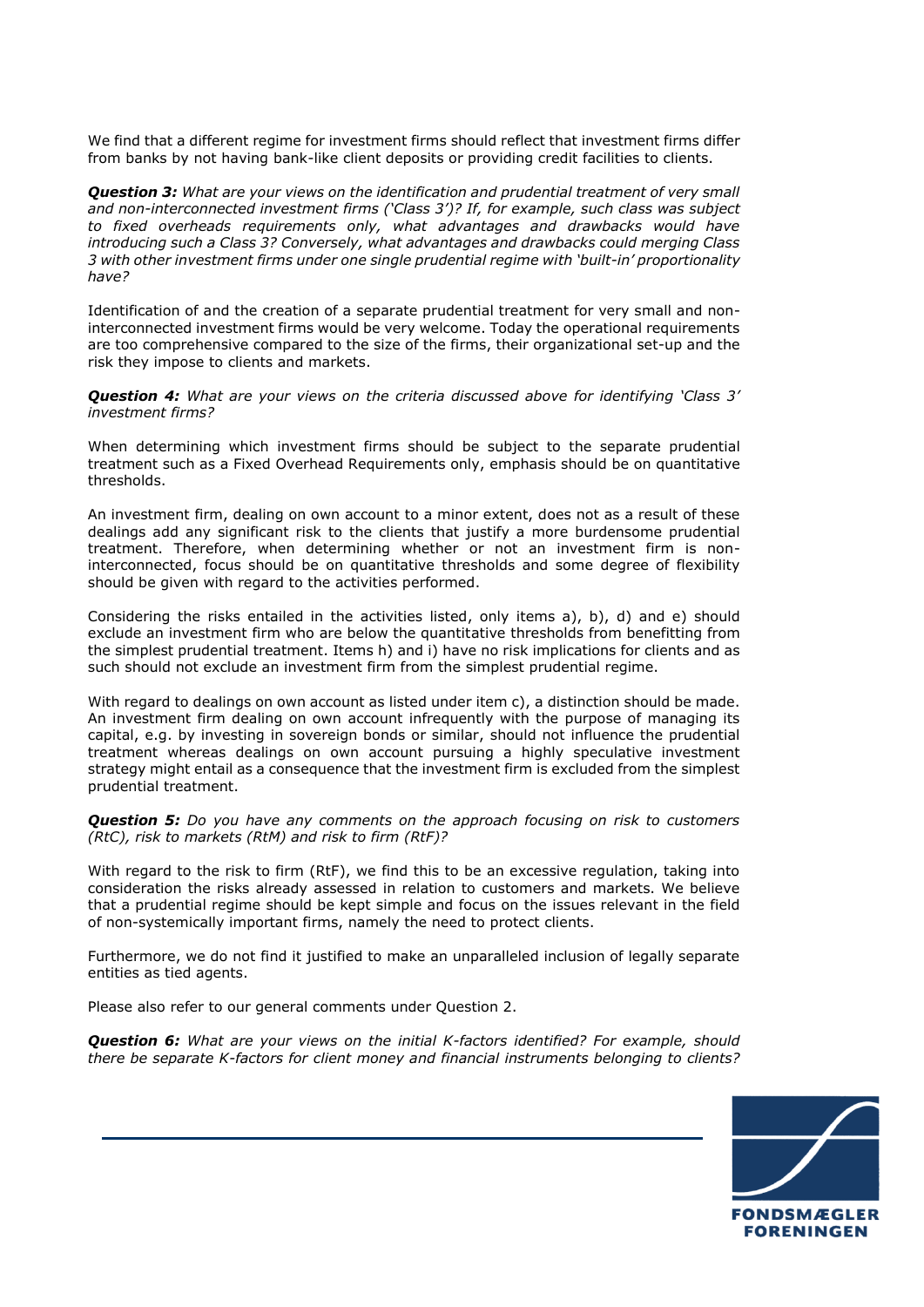## *And should there be an RtM for securitisation risk-retentions? Do you have any suggestions for additional K-factors that can be both easily observable and risk sensitive?*

The K-factors AUA and AUM are not relevant risk factors to the extent that such client money and securities are not held by the investment firm. Risk to the clients are not necessarily correlated with the investment firm's AUA or AUM. Furthermore, the risk that clients are harmed due to incorrect discretionary management or unsuitable advice should not be addressed through the prudential treatment but rather through indemnification based on the contractual obligation towards the client and prudential rules in MiFID and MiFID II. The risk that an investment firm cannot honor its contractual obligations should remain a competitive resource.

We acknowledge that it can be relevant, to what extent the investment firm hold client money and securities, and hence that K-Factors ASA and CMH can be relevant. However, we note that K-Factor ASA and CMH to some extent capture the same risk - at least in the typical Danish Investment firm set-up. We also note that when considering K-Factors ASA and CMH, it is important to reflect that investment firms differ from banks by not having bank-like client deposits. Thus, if the actual set-up does not pose any risk for the client related to loss of client money or securities, the K-Factor should be reduced accordingly.

We find it important that the K-Factor LtC is limited to particular liabilities, such as the mentioned guarantees, security-lending, contract for difference, to avoid that the LtC captures risks already captured by K-Factors AUM and AUA. Apart from these specific situations, we find that the prudential rules in MIFID and MiFID II address this factor.

Furthermore, we note that K-Factor COH to some extent capture the same risk as the K-Factor AUM - at least in the typical Danish Investment firm set-up.

In relation to K-Factors for RtM, please refer to our comments under Question 5.

Separate RtM for securitization risk-retentions is not considered relevant for non-systemically important firms that are not bank-like. This is also considered the case in respect of investment firms dealing on own account, as loss on such trading will affect only the investment firm itself, but not neither directly nor indirectly the client's money or securities, to the extent that such client money and securities are not held by the investment firm.

*Question 7: Is the proposed risk to firm 'up-lift' measure an appropriate way to address the*  indirect impact of the exposure risk a firm poses to customers and markets? If not, what *alternative approach to addressing risk to firm (RtF) would you suggest?* 

We find that a lift-up measure is less relevant for investment firms, as investment firms differ from banks by not having bank-like client deposits or providing credit facilities to clients. Thus, we do not see the need for a lift-up measure, if it is not limited to a specific risk of loss of client money or securities.

*Question 8: What are your views on the 'built-in' approach to delivering simpler, proportionate capital requirements for Class 3 investment firms, (compared to having a separate regime for such firms)?* 

We prefer a separate regime for Class 3 investment firm. Simplicity should be the priority and with the built-in approach there is an inherent risk that Class 3 investment firms will have to obtain detailed knowledge and make qualified assessments simply to determine if they can benefit from the proportionality in the built-in approach which will negate the main objective of a simple prudential regime.

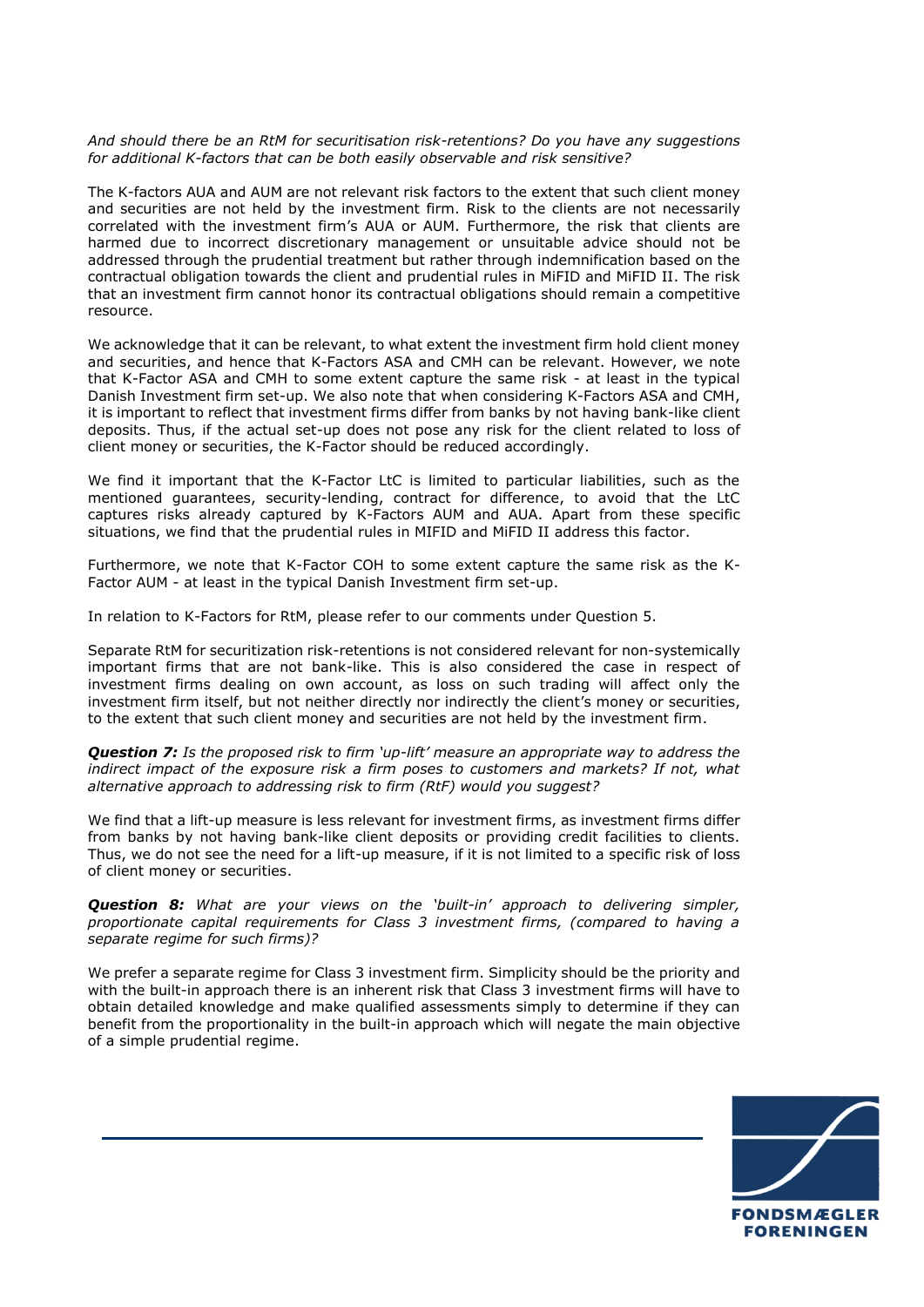In line with the purpose of keeping it simple we suggest implementing a ceiling as an option whereby Class 3 investment firms can choose to fulfill the requirements in the prudential regime by reaching the ceiling at all times.

*Question 9: Should a fixed overhead requirement (FOR) remain part of the capital regime? If so, how could it be improved?* 

Yes, the FOR should remain part of the capital regime.

*Question 10: What are your views on the appropriate capital requirements required for larger firms that trade financial instruments (including derivatives)?* 

We find that specific capital requirements for larger firms that trade financial instruments being derivatives should only be applied for systemically important firms or investment firms that are bank-like.

*Question 11: Do you think the K-factor approach is appropriate for any investment firms that may be systemic but are not 'bank-like'?* 

N/A

*Question 12: Does the definition of capital in the CRR appropriately cater for all the cases of investment firms that are not joint stock companies (such as partnerships, LLPs and soletraders)?* 

N/A

*Question 13: Are the cases described above a real concern for the investment firms? How can those aspects be addressed while properly safeguarding applicable objectives of the permanence principle?* 

N/A

*Question 14: What are your views on whether or not simplification in the range of items that qualify as regulatory capital and how the different 'tiers' of capital operate for investment firms would be appropriate? If so, how could this be achieved?* 

Please refer to our comments under Question 15.

*Question 15: In the context of deductions and prudential filters, in which areas is it possible to simplify the current CRR approach, whilst maintaining the same level of quality in the capital definition?* 

As explained in para 93 of the discussion paper, any deduction in the own funds of an investment firms for holding capital instruments in other financial institutions should be omitted, as it happens in the course of the normal business.

Furthermore, we find that it should be considered to omit subordinated loans to financial institutions as well as any holdings in UCITS.

*Question 16: What are your views overall on the options for the best way forward for the definition and quality of capital for investment firms?* 

A new standard specifically tailored for investment firms should be introduced.

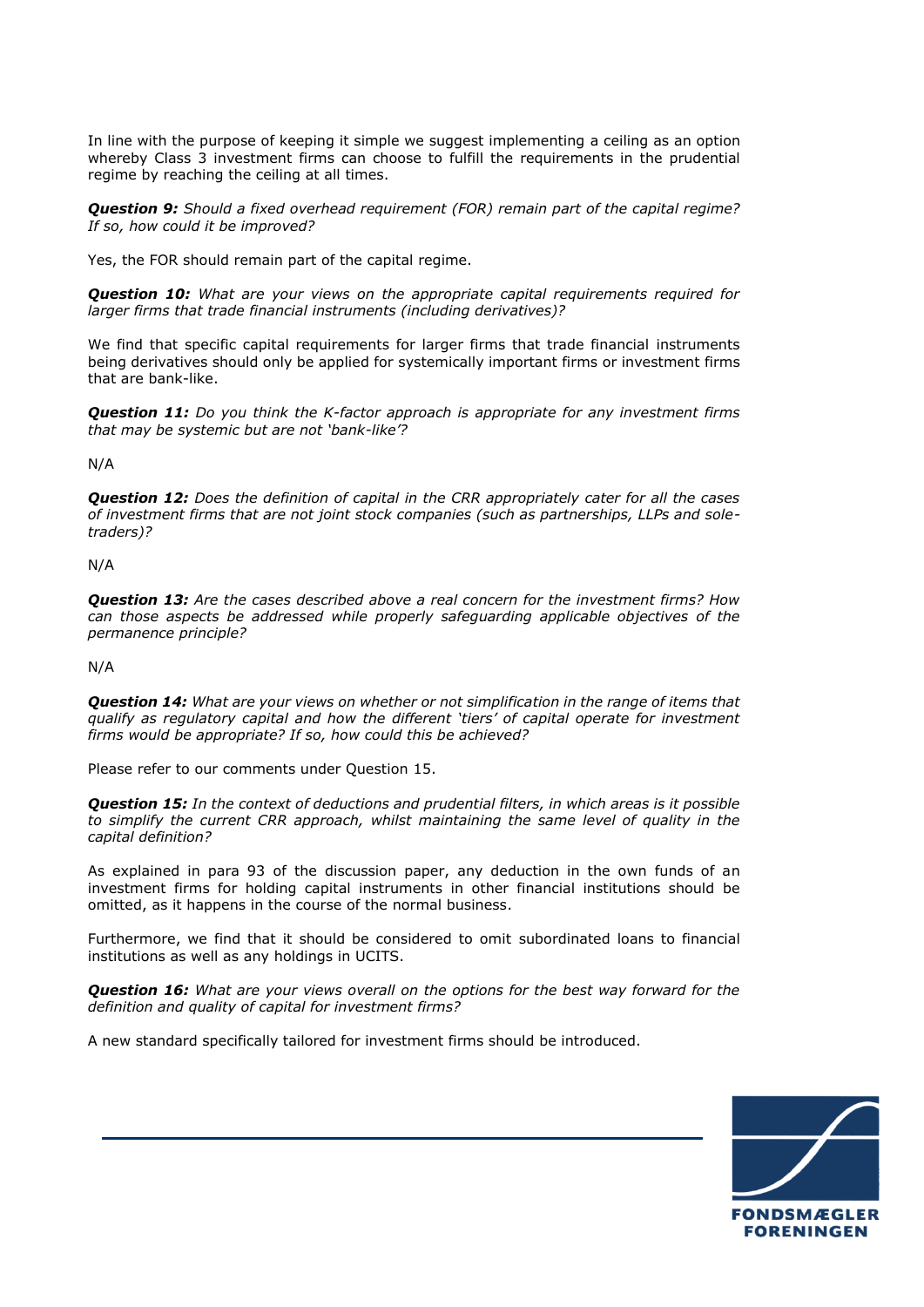*Question 17: What are your views on the definition of initial capital and the potential for simplification? To what extent should the definition of initial capital be aligned with that of regulatory capital used for meeting capital requirements?* 

In our opinion, the rules governing initial capital and regulatory capital should be as simple and easy to handle as possible.

*Question 18: What aspects should be taken into account when requiring different levels of initial capital for different firms? Is there any undesirable consequence or incentive that should be considered?* 

Please refer to the answer provided to Question 17.

*Question 19: What are your views on whether there is a need to have a separate concept of eligible capital, or whether there is potential for simplification through aligning this concept with the definition of regulatory capital used for meeting capital requirements?* 

The concept of eligible capital is not needed. We do not see a need for this separate concept with regard to investments firms' capital structure.

*Question 20: Do you see any common stress scenario for liquidity as necessary for investment firms? If so, how could that stress be defined?* 

Referring to our general comments to Question 2, we find it very important to limit any liquidity requirements to any obligation the investment firm may have towards clients. If no liquidity requirements exist towards any clients (as part of trading obligations, loss of client money or securities etc.), the investments firm should be unrestricted in handling its liquidity.

Therefore, as a general principle, we find that any common stress scenario for liquidity is not necessary, as that is a risk related to granting loans and taking deposits. Hence, if the business model of the investment firms does not pose any risk for the client related to loss of client money or securities, we see no need for common stress scenario for liquidity.

We do not find that liquidity requirements are the right way to provide for a measurement of appropriate management of an investment firm. Such prudential measures are sufficiently provided for in MiFID and MiFID II.

*Question 21: What is your view on whether holding an amount of liquid assets set by reference to a percentage of the amount of obligations reflected in regulatory capital requirements such as the FOR would provide an appropriate basis and floor for liquidity requirements for 'non-systemic' investment firms? More specifically, could you provide any evidence or counter-examples where holding an amount of liquid assets equivalent to a percentage of the FOR may not provide an appropriate basis for a liquidity regime for very small and 'non-interconnected' investment firms?* 

Please refer to our general comments under Question 20.

*Question 22: What types of items do you think should count as liquid assets to meet any regulatory liquidity requirements, and why? (Please refer to Annex 4 for some considerations in determining what may be a liquid asset).* 

Please refer to our general comments under Question 20.

*Question 23: Could you provide your views on the need to support a minimum liquidity standard for investment firms with the ability for competent authorities to apply* 

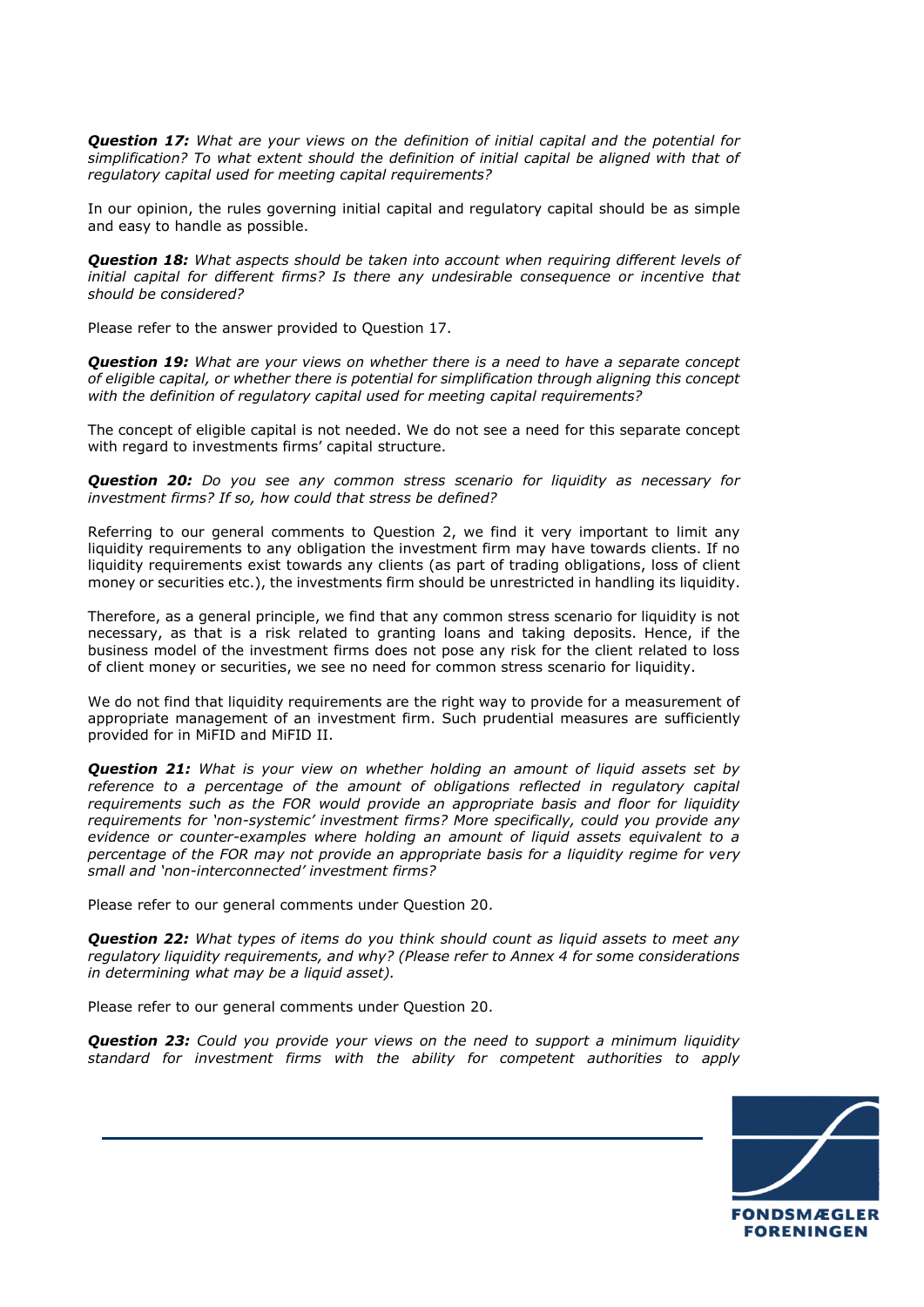*"supplementary" qualitative requirements to individual firms, where justified by the risk of the firm's business?* 

Please refer to our general comments under Question 20.

*Question 24: Do you have any comment on the need for additional operational requirements for liquidity risk management, which would be applied according to the individual nature, scale and complexity of the investment firm's business?* 

Please refer to our general comments under Question 20.

*Question 25: What are your views on the relevance of large exposures risk to investment firms? Do you consider that a basic reporting scheme for identifying concentration risk would be appropriate for some investment firms, including Class 3 firms?* 

Large exposures arising from temporary receivables from client should not be included in large exposures. Receivables from clients is not a risk for the investment firms and is normally linked to a positive impact on the own funds (which may not be included right away). Receivables should only be considered a risk when payments are overdue and/or only if the income has been included in the own funds.

This can in general be a very cumbersome regulation, and we would strongly encourage any removal of bank-line exposure regulation.

*Question 26: What are your views on the proposed approach to addressing group risk within investment firm-only groups? Do you have any other suggested treatments that could be applied, and if so, why?* 

We believe that a group approach to investment firms should only be applied to the extent that a systemic impact of the investment firm group's is likely. If no systemic impact is likely, we do not see the need to apply a burdensome regime where the group's entities are already under supervision and regulated on an individual basis.

*Question 27: In the case of an investment firm which is a subsidiary of a banking consolidation group, do you see any difficulty in the implementation of the proposed capital requirements on an individual firm basis? If so, do you have any suggestion on how to address any such difficulties?* 

In our opinion, it is too early to make an assessment on this matter.

*Question 28: What other aspects should the competent authorities take into account when addressing the additional prudential measures on an individual firm basis under the prudential regime for investment firms?* 

We find that the general principle of proportionality is key for a prudential regime, as investment firms in some regions include very small entities.

Prudential regimes providing for specific requirements on organizational set-up, separate functions, obligatory whistleblower set-up may be very cumbersome and less relevant in respect of small entities.

In general, we find that additional prudential measures are not needed as appropriate prudential measures are sufficiently provided for in MiFID and MiFID II.

*Question 29: What examples do you have of any excessive burden for investment firms* 

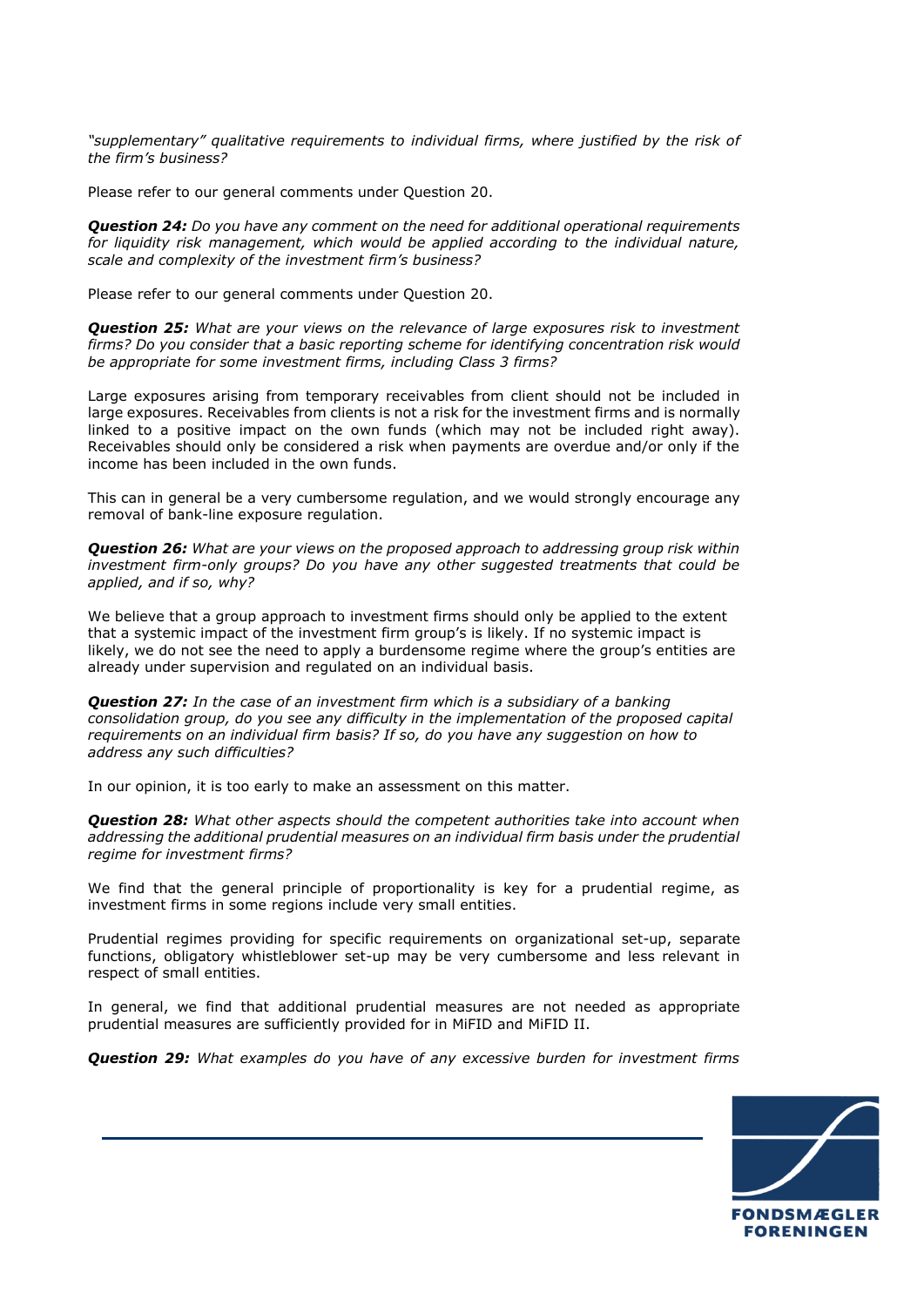## *arising from the current regulatory reporting regime?*

The Gearing (CRR Article 329) reporting is not a valid indicator of an investment firm's risk. The calculation and reporting should not be included in a new prudential regime. Investment firms do not have the same complicated balance sheet as banks and generally investment firms – especially asset managers – do not have the same need to leverage the balance sheet.

The disclosure requirements (CRR Article 431) are made for banks and is by large not relevant for investment firms and therefore an unnecessary reporting burden. The information is generally not demanded by or relevant for clients.

Apart from the reporting regime, we also want to draw attention to the following regulatory approval procedures, etc.:

The approval procedure that applies to investment firms according to art. 77 and 78 in Regulation 575/2013, cf. article 11.2, is also made in respect of banks providing credit facilities and deposits. The procedures could without any risk towards clients or market be eased in respect of investment firms, and would furthermore provide needed flexibility in relation to smaller non-public investment firms. The present rules are burdensome for the investment firms as well as national authorities.

Furthermore, the requirement that there may be no exposures towards entities in which the management are either part of the Board of Directors or daily management seems well reasoned in respect of loans and credits, but is by large not relevant for investment firms. Such restrictions should not apply in relation to ordinary expenses, such as costs and expenses to be paid by such entity.

Finally, the requirements on organizational set-up, especially the qualification of risk takers (Regulation 604/2014) are made for banks and entities of a certain size and is by large not scaled to smaller investment firms.

*Question 30: What are your views on the need for any other prudential tools as part of the new prudential regime for investment firms? And if required, how could they be made more appropriate? In particular, is there a need for requirements on public disclosure of prudential information? And what about recovery and resolution?* 

We believe that the approach to a prudential regime is already provided by MiFID and MiFID II. This existing regime already provides for an appropriate set-up of investment firms and their services, providing a focus on the interests of clients to be the relevant and sufficient.

*Question 31: What are your views on the relevance of CRD governance requirements to investment firms, and what evidence do you have to support this?* 

We believe that the approach to governance requirements already provided by MiFID and MiFID II in order to prevent payments with incentives contrary to the interests of clients to be the relevant and sufficient. Please refer to the general answer provided to Question 2.

*Question 32: As regards 'systemic and bank-like' investment firms, do you envisage any challenges arising from the full application of the CRD/CRR remuneration requirements, and if so, what evidence do you have to support this? For all other investment firms, what are your views on the type of remuneration requirements that should be applied to them, given their risk profiles, business models and pay structures?* 

For other investment firms than those systemic and bank-like we support not applying CRDIV requirements which do not seem relevant to the types of risks inherent in this business. We